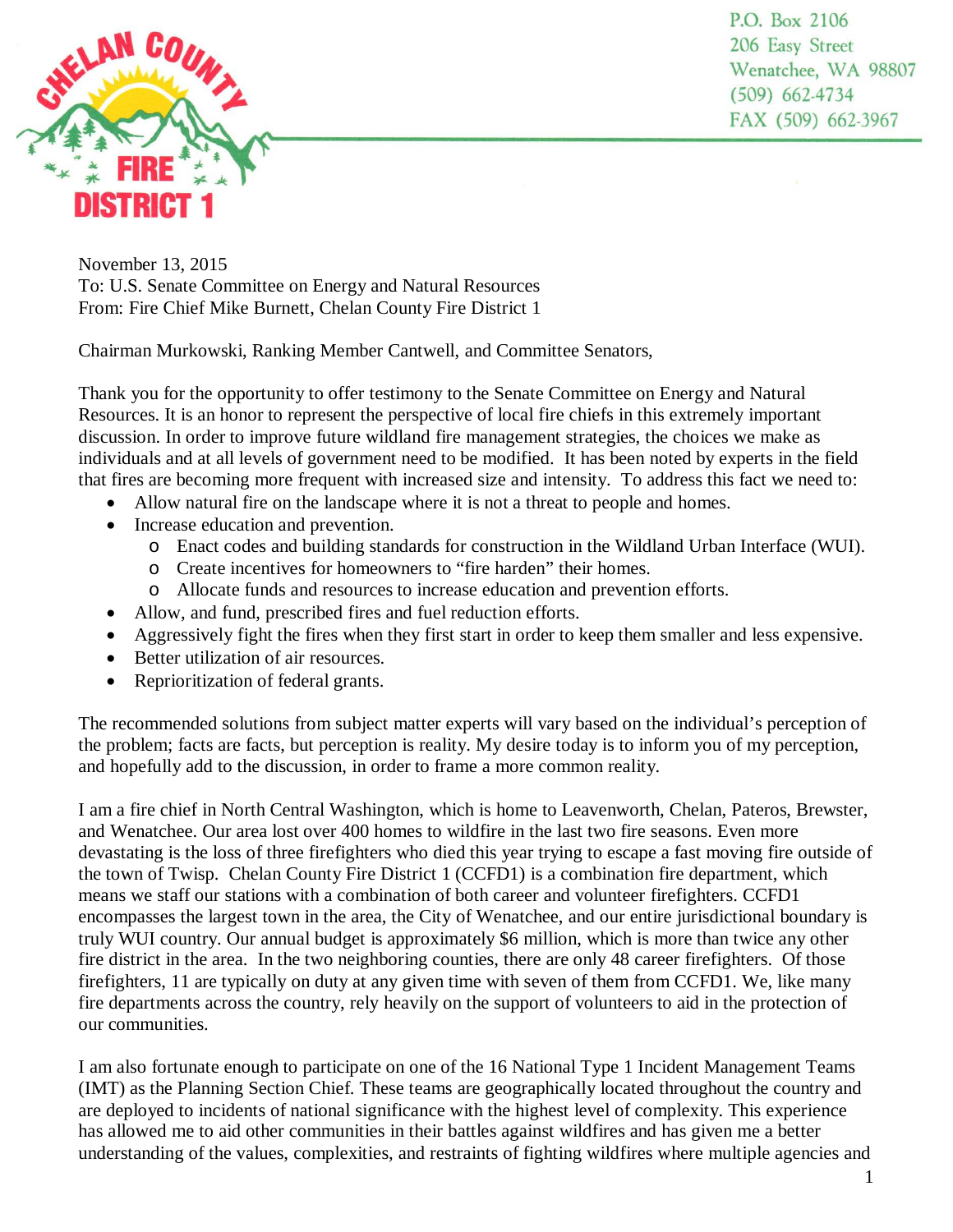jurisdictions are involved. On the less positive side, there are frequently competing interests, differing policies, and cost allocation issues. On the positive side, sharing of resources, combining of expertise, funding of aircraft, and development of common objectives are all extremely valuable to citizens.

Every year, North Central Washington experiences a very active fire season. The intensity and duration of our fires has been increasing over the last few years. In 2014, the Carlton Complex alone burned over 250,000 acres and destroyed over 300 homes. In 2015, over 900,000 acres burned with the largest fires being:

- Chelan Complex 88,985 acres
- Carpenter Road 63,972 acres
- Okanogan Complex 133,450 acres
- North Star  $-218,138$  acres
- Tunk Block Fire 165,918 acres
- Wolverine  $65.512$  acres
- Kettle Complex  $73,392$  acres

Thousands of firefighters were deployed and hundreds of millions of dollars spent, yet we still lost hundreds of structures and most importantly, we lost the lives of three young men.

This past fire season started for us in June following multiple days of 100+ degree temperatures. On June  $28<sup>th</sup>$  at 2:16 in the afternoon, a small human-caused fire was reported at the base of a hill. The fire was very visible from the nearby highway and our 911 center received multiple reports of the fire. The fire, named the Sleepy Hollow Fire, ultimately grew to 2,950 acres. The initial response came from local fire districts; all volunteer resources with one engine staffed with career firefighters. The initial attack incident commander (IC) requested additional local resources and notified our State and Federal partners: Department of Natural Resources (DNR) and the Okanogan/Wenatchee National Forest (FS). By 4:00pm, the IC had called for a second alarm response, followed by a third alarm, which dispatches all of the predetermined resources in our region. He also had the Duty Officers from DNR and the FS on site assisting with coordinating efforts. Throughout the afternoon, firefighters worked in triple digit temperatures and were successful in protecting over 50 primary residences directly threatened by the fire in the Sleepy Hollow neighborhood. The fire travelled a little more than a mile in five hours, at which time we experienced an increase in wind and fire behavior. This caused the fire to travel an additional mile in about one hour. Unfortunately, at the end of that mile was a housing development built on top of a steep ravine, which was loaded with old-growth sagebrush. This resulted in the destruction of 30 homes. The fire also spotted more than a mile away into a commercial warehouse district. The spot-fire took hold on a roof of a chemical warehouse and then spread to the roofs of two additional fruit packing warehouses. Late into the evening, every available engine was assigned to the incident. For several hours, the only fire protection left for our area was a Crash Rescue truck from the airport. The estimated direct economic loss was over \$110 million dollars. Indirect, long-term losses to the community have yet to be determined.

Chelan County's next tragic event occurred on August 14 just outside of the town of Lake Chelan. A lightning-caused fire was reported on the hill behind the town. Shortly thereafter, several additional fires were reported in the area. These fires eventually became the Chelan Complex, which covered 88,985 acres. Within hours of the first report of the fire, homes were being lost. Over the next 24 hours, 51 structures and 3 fruit packing warehouses were destroyed by fire.

Both of the fires described above, and the vast majority of fires in our region, are similar in nature;

The destroyed homes are inside of a fire protection district, or city, which is surrounded by State or Federal ground.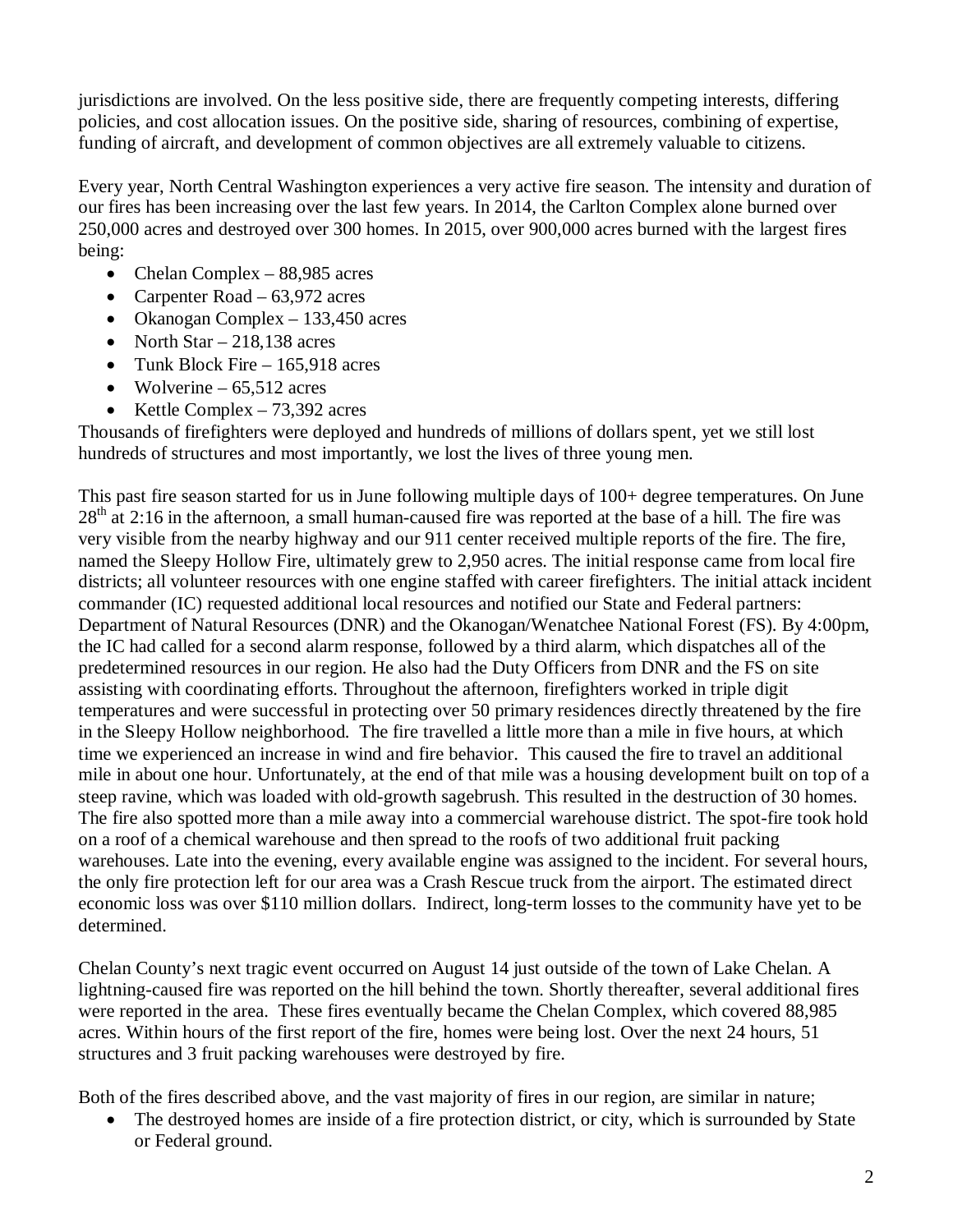- The fires start near an interface area and quickly threaten structures.
- The fire departments lack the funding to pay for air resources and the early use of air resources may have made a difference.
- There are firefighters on scene in a short period of time but the fires quickly overrun the capacity of a rural volunteer, or combination, fire department.
- State and Federal resources engage, but due to their primary responsibilities as wildland firefighters, they are slower to react to urban interface fires, limited on initial attack capabilities, and are not as suited for structure protection.
- Most of the homes are in vulnerable locations and are not fire hardened through building materials, design, or landscape modifications.

Beside the Sleepy Hollow Fire, and multiple smaller fires within our fire district, I was deployed with our IMT to the Newby Lake Fire, which was the fire that started in Canada and grew into northern Washington. Later the IMT was deployed on a 30-day assignment, first to the National Creek Complex in the Crater Lake National Park followed by a reassignment to the North Star Fire and the Tunk Block Fire in North Central Washington. In all cases, the basic objectives were the same; protect life and property, minimize acres burned, utilize cost containment best practices, enhance relationships with the community and stakeholders, and at all times base actions on a deliberate risk assessment.

There has been a continuous effort to improve fighting wildfires in our region. We have improved the working relationship between all government agencies. Our local fire districts have a standardized Cooperators Agreement with the Okanogan/Wenatchee National Forest. Radio frequencies are standardized to improve our communication capabilities. Wildland certifications are reviewed and approved by a multijurisdictional panel with representation from DNR, FS, BLM, and local fire districts. Annual training is conducted for all agencies utilizing a mixed cadre from all disciplines. We hold bimonthly meetings for all North Central Washington fire agencies including BLM, FS, and DNR. Yet, even with these practices in place, changing environmental conditions and increasing fire behavior make it imperative that we work collaboratively with partners and increase our community-wide efforts.

There is a growing awareness that our community needs to do more to educate and inform residents on how to live with wildfires. Chelan County has two established wildfire coalitions, Forest Ridge outside of Wenatchee and the Chumstick outside of Leavenworth. Recently, active community members came together to put on the "Wildfire and Us Summit" in Wenatchee. The summit was dedicated to exploring what can be done by everyone involved: landowners, cities and counties, and state and federal agencies. The goal was to develop a comprehensive, cooperative, and collaborative regional approach to reduce the risks of wildfire loss. The event was free to the public and an estimated 500 people attended. With the increase of severe wildfires, a conscious education effort like this Summit, and programs like Firewise, more neighborhoods are asking what they can do to make their area a Fire Adapted Community.

Partnerships between the fire districts and their communities are improving. Forest Ridge Wildfire Coalition (FRWC) and CCFD1 have worked together to obtain grant funding for fuel reduction projects. DNR has provided cost share grants for chipping projects. CCFD1 attends the FRWC board meetings and participates in their Firewise Community efforts. A direct alert system to their board members has been established to facilitate rapid information transfer and evacuation. This system has been utilized several times for fire information and evacuation notices.

From my perspective, there is still work to be done and areas that need to be strengthened. I believe in order to improve our ability to respond to the negative impacts of wildfire we need to address these issues: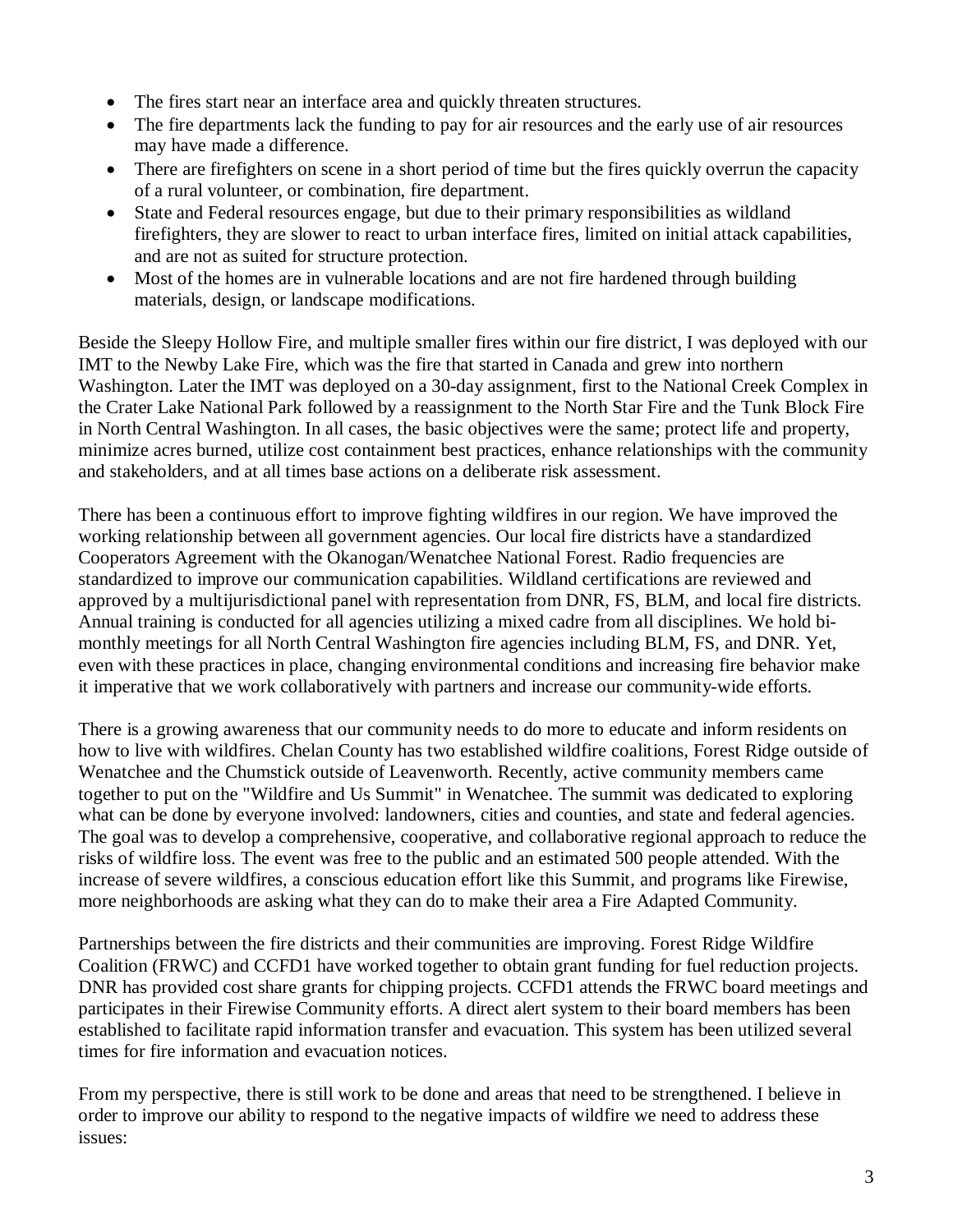- Increased education and prevention.
- Continued fuel reduction.
- Quicker initial attack.
- Better utilization of air resources.
- Reprioritization of federal grants.

In order to change the public's perception of wildfire and their involvement in the problem, we will need to increase our education and prevention efforts. Utilizing the "3-E's", Educate, Engineer, and Enforce, over time we can change behavior and attitudes; seatbelts are an excellent example. The construction industry has already engineered building materials and improved construction methods to make the home more fire resilient. We also have the WUI Codes from the International Code Council. Communities need to adopt those codes and enforce those standards (the City of Wenatchee adopted them in 2011).

Homeowners make a conscious decision to build in the WUI and therefore need to take appropriate action to make their home more fire resilient. It is also our responsibility to educate that same homeowner on concepts such as: not all fire is bad, there will be times in the spring when we put smoke in the air through prescribed burns, we will not risk lives to save your home, and there are resources available to you to help make your home more defensible.

Our firefighters are part of our community. They are trusted, respected, and capable of providing the education to the public. The problem is most rural fire districts have limited staffing due to funding. The Sleepy Hollow Fire referenced earlier had approximately 150 firefighters assigned to the fire, of which 120 of them were volunteers. With very few career personnel available, the workload is focused on emergency response as opposed to proactive prevention. Any targeted federal funding to support a wildfire education and prevention program would pay substantial dividends. Training local firefighters to perform home assessments, cost shares on hardening homes (i.e. - changing out shake roofs), conducting evacuation preparedness drills, and education on the value of beneficial fires, are all examples of a good prevention program. The value of a prepared community translates directly to a safer environment for firefighters!

We need to continue fuel modification efforts. A portion of this effort involves correcting perceptions that fuel modification is a "scam" by the government to harvest more trees or that government employees are not able to perform the operation safely. Fuel modification in the form of prescribed burns or shaded fuel breaks have proven to be effective in reducing the spread of wildfire. A treated area does not stop the fire but it can give us a chance to catch the fire. For example: over the last decade, the FS performed fuel treatments followed by prescribed burns around the Beehive Reservoir area just outside of Wenatchee. During the 2012 Wenatchee Complex there were over 60 fires burning. One of the larger fires was the Peavine Fire at over 19,000 acres. Fire personnel utilized this treatment area to safely control the perimeter of the fire heading towards the Forest Ridge subdivision less than two miles away.

The initial attack is the best opportunity to catch a fire; statically most fires are caught on initial attack. From the perspective of a local fire chief, our initial attack response time is measured in minutes, and catching wildfires is measured in hours. The perspective of a wildland agency is different. The initial attack response time is measured in hours, and a fire being caught is measured in days. Local jurisdictions need resources available to them much quicker than the wildland agencies are currently able to provide. If a local fire district is involved in a wildland fire there will be a WUI component, and the option to not suppress the fire will not exist. We need more funding for seasonal firefighters to be available on a local level so the initial attack can be more robust and more rapid. We also need additional support from FEMA's Staffing for Adequate Fire and Emergency Response (SAFER) Grants. The SAFER program